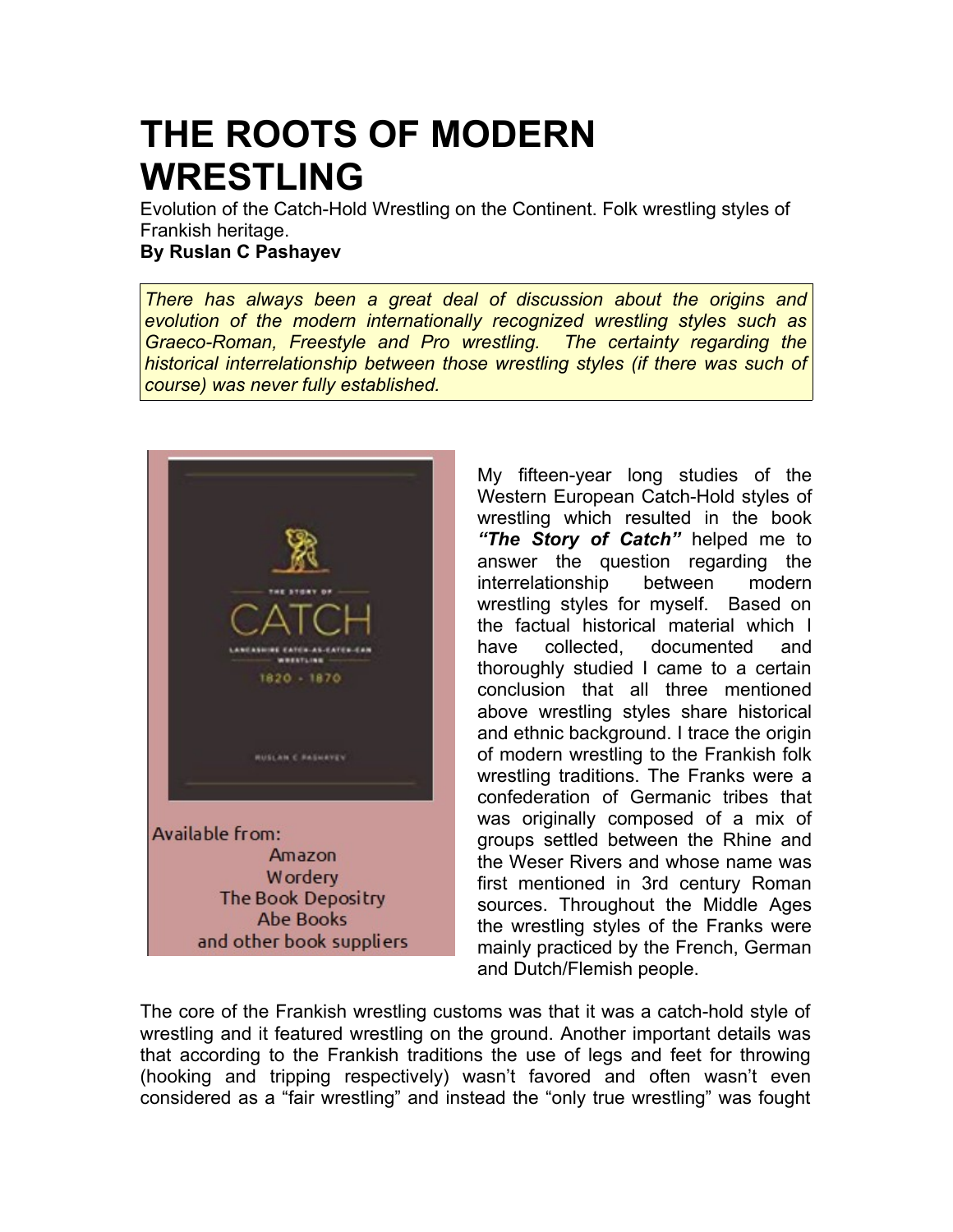

Jacob Wrestling with the Angel oil on panel, 1639 By: Bartholomeus Breenbergh (1598 - 1657) Rijksmuseum, Amsterdam Description: Vrije Worstelen (Stoeijen)

need wrestling on the ground.

utilizing the strength of hands, arms, torso, hips, buttocks and back. By any other word the "Lift and Throw" techniques dominated wrestling styles of ancient Franks and the "noble art of tripping" which was a key wrestling skill in let's say English traditional wrestling styles was neglected. The falls (preferably falls on the back, or even fair back falls) given from the standing position all were quick flying falls.

The strongest men preferred competing in a standing position with only catch-holds above the waist being allowed. They thought that those who do consider themselves to be the strongest in order to throw a man don't need holds below the waist, hooking, tripping nor they

But if the Frankish men decided to compete on a "free-for-all" conditions (catchas-catch-can, or catch-holds of any part of the person's body being allowed) then back fall (or a fall) wasn't enough to win the struggle and the victor had to continue the match on the ground until his adversary quits any resistance and verbally confesses his defeat because of being "captured" (restrained in the movement and kept underneath).

Historically, according to the Western European tradition the game of wrestling was always about giving falls – throwing/taking an opponent down off his feet on his back (flying falls), or any part of his body above the knees, meaning that it was a standing wrestling.

That wasn't an easy goal to accomplish and over the course of time this objection was simplified and the system of substituting one back fall with 3 foils (fall on any part of the body) was introduced in England and to some extension on the **Continent** 

This definitely put an end to the so-called "disputed falls", which was a major issue in the standing wrestling contests for a very long time. But this innovation didn't really fix the whole situation because under the conditions of flying falls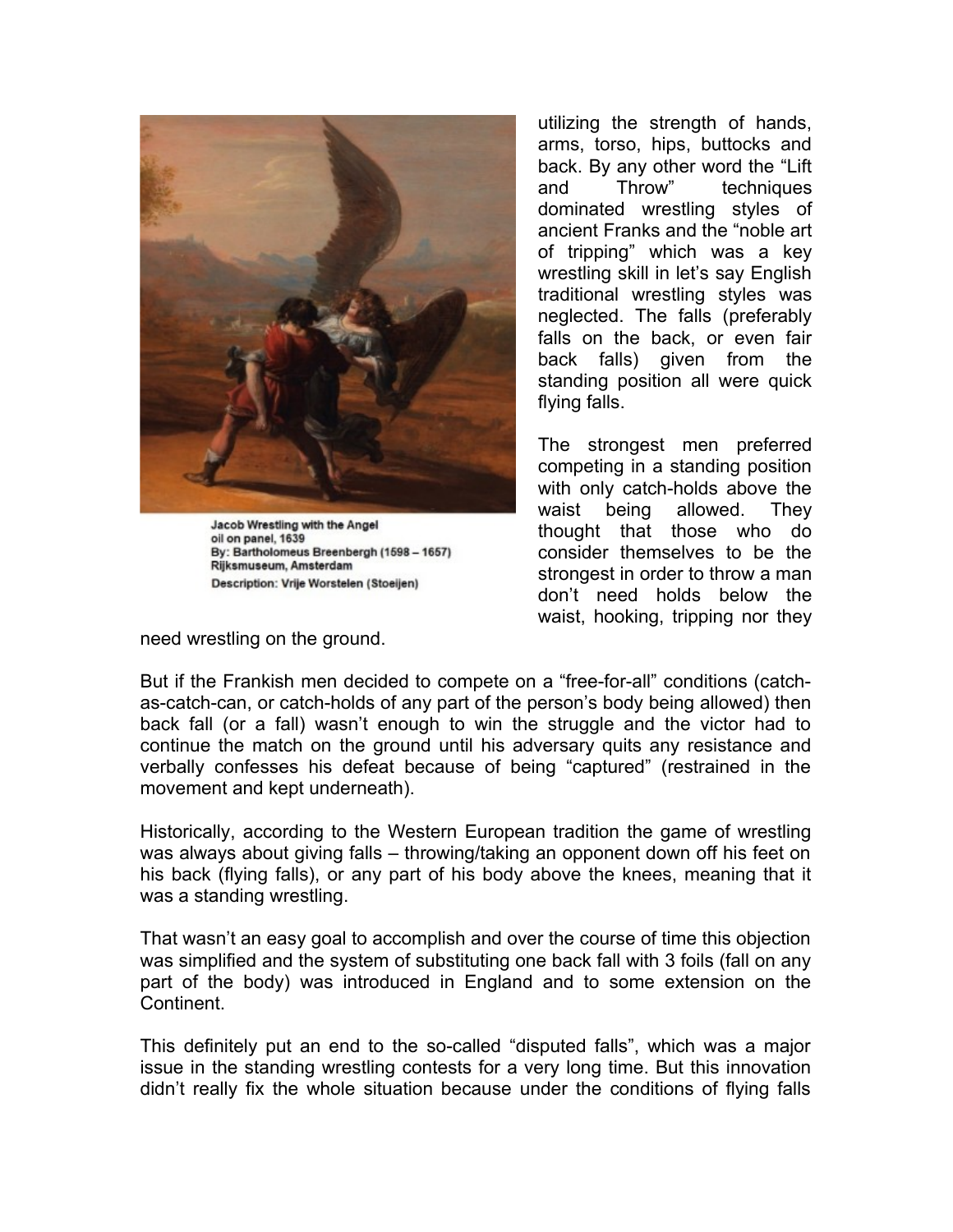being allowed which remained unchanged, wrestling still wasn't a safe game, due to the nature of those falls which were violent and usually caused multiple injuries and even death.

That led to the evolution of the perception and understanding of the throw/fall itself. At some point in history the principle of "throwing" on the back was replaced with a more progressive idea of placing on the back, pressing shoulders down, and maintaining this submissive position for certain amount of time. That was achievable only when both wrestlers were down on the ground. That is how the pinning fall was invented.

This revolutionary introduction was the birth of a new Western European tradition of ground wrestling which found its climax in the concept of a pinning fall being the only true real fall. The game is over when it's over and one of the two is kept immovable flat on his back (controlling).

But even after the popularization of pinfalls the flying falls weren't abolished and were still widely practiced and even preferred, it was happening first of all because of the strong association between the terms of "wrestling" and "throwing." For centuries wrestling was thought of as throwing.

With introduction of the ground wrestling another kind of quick fall was invented the rolling fall. For a very long time in the modern styles of wrestling (amateur and pro) all three kinds of back falls (flying, rolling and pinning) were considered legit.



Fighting Putti or Wrestling Between Virtue and Vice. By: Pieter van Lint (1609-1690) of Antwerp, Flemish Baroque artist. Description: Lijfvat (left) and Stoeijen (right) styles of Dutch/Flemish tradtional wrestling.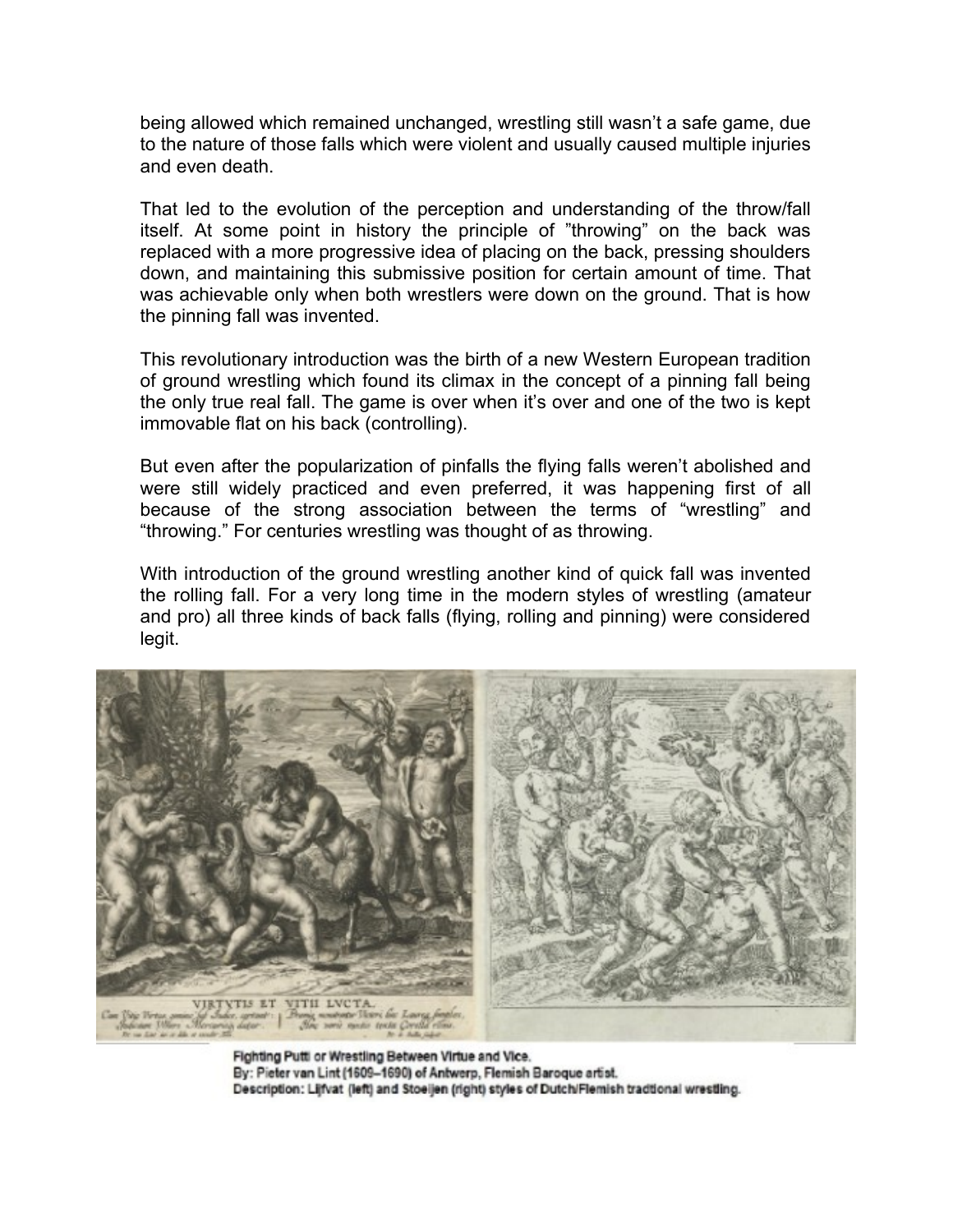The given chart (below) shows comparative analyses of three Western European catch-hold wrestling styles of the Frankish heritage: Lutte Provencales (France), Ringen (Germany) and Worstelen (Netherlands/Flanders). Each of those extinct wrestling styles existed in two modes:

1) The standing catch-hold above the waist (use of legs and feet for throwing being prohibited)

2) The up and down catch-as-catch-can

The objective in the former style was to give opponent a quick (flying) fall from a standing position with or without attacker falling himself; such fall was either a fair back fall (two shoulders striking the ground simultaneously), or a fall on the back side of the body (including or being limited to buttocks, back, shoulders, neck), or a fall on any part of the adversary's body except hands, knees and feet. In the latter style the goal was to overcome opponent on the ground, and submit him into a verbal acknowledgement of his defeat by placing him flat on his back and keeping him "captured" underneath in the restricted immovable position.

| <b>Evolution of the Catch-Hold Wrestling on the Continent</b>                                                                                                            |                                                                                                                                                                                            |                                                                                                                                                                                                                                                                                                |
|--------------------------------------------------------------------------------------------------------------------------------------------------------------------------|--------------------------------------------------------------------------------------------------------------------------------------------------------------------------------------------|------------------------------------------------------------------------------------------------------------------------------------------------------------------------------------------------------------------------------------------------------------------------------------------------|
| <b>Folk Wrestling Styles of Frankish Heritage</b>                                                                                                                        |                                                                                                                                                                                            |                                                                                                                                                                                                                                                                                                |
| <b>Netherlands/Flanders</b><br>Worstelen                                                                                                                                 | <b>France</b><br><b>Lutte Provencales</b>                                                                                                                                                  | Germany<br>Ringen                                                                                                                                                                                                                                                                              |
| 1. Lijfvat/Lyfvat<br>Standing Catch-hold above<br>the waist<br>Objective: Back Fall<br>the body above the knee                                                           | 1. Lucho de la Centure(en<br>aut)<br>Standing Catch-hold above<br>the waist<br>(Ondergooien); or any part of Objective: Fair Back Fall or 3 allowed.<br>Falls on the back.                 | 1. Ringen<br>Catch-hold of the torso<br>above the waist.<br>NOTE: Tripping is not                                                                                                                                                                                                              |
| down (Neergooien)<br>NOTE: Tripping is not<br>allowed.                                                                                                                   | NOTE: Tripping is not<br>allowed.<br>2. Lucho Libre                                                                                                                                        | 2. Bauern-Art Ringen, Kur-<br>Ringen (Rangeln)<br>Catch-as-Catch-Can/<br>Freestyle                                                                                                                                                                                                             |
| 2. Stoeijen<br>Up and down Catch-as-<br>Catch-Can/Freestyle<br>Objective: "Capture" Trap<br>opponent on the ground<br>(Dutch vastleggen, Afrikaans originally.<br>Vasle) | Up and down Catch-as-<br>Catch-Can/Freestyle<br>NOTE: Tripping is allowed<br>but not favored<br>Objective: Fair Back Fall<br>'Capture" Trap opponent on<br>the ground (French<br>Trappeur) | NOTE: Both styles existed in<br>two forms:<br><b>Standing (Halber</b><br>Ringkampf)<br>Objective: Fair Back Fall or<br>any part of the body above<br>the knee down.<br><b>Up and Down (Ganzer</b><br>Ringkampf)<br>Objective: "Capture" Trap<br>opponent on the ground<br>(German unterhalten) |
| Note: Fair Back Fall is defined as two shoulders<br>striking/touching the ground sumultaneously.                                                                         |                                                                                                                                                                                            | © 2020 Ruslan C Pashayev.<br>All Rights Reserved.                                                                                                                                                                                                                                              |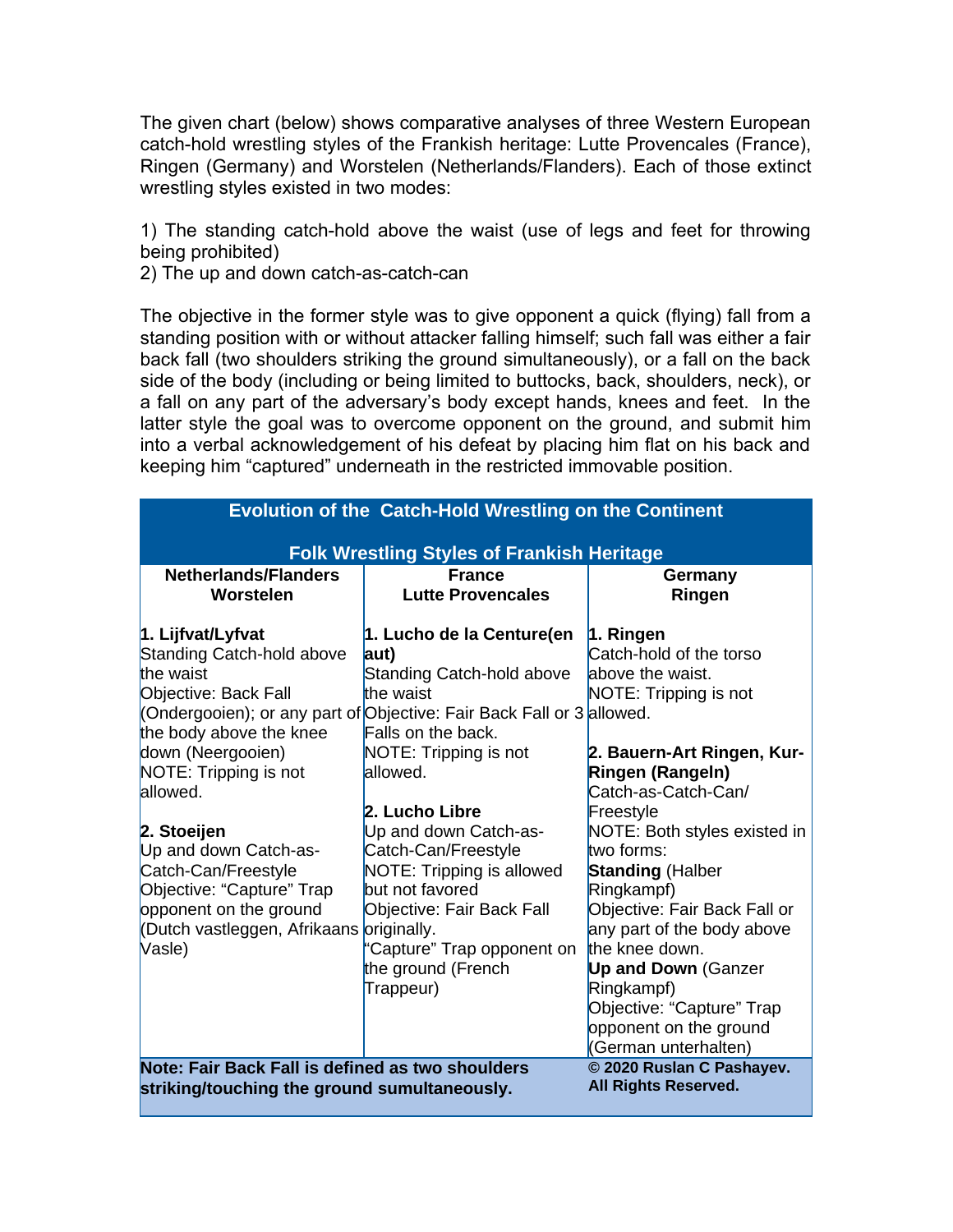In France the Lutte Provencales was still around even in the 1860s until it was completely replaced with the modern French or Graeco-Roman style aka the "flat hand" wrestling (la lutte à main plates), That newborn style was an evolved combination of both Provencal modes of wrestling (Lucho de la centure en aut and Lucho Libro). The Graeco-Roman wrestling was an up and down catch-hold above the waist, use of legs and feet for throwing being not allowed. The objective was to give opponent a fair back fall. Originally all kinds of such falls counted, i.e. flying, rolling and pinning. Now this style of wrestling is one of the two international Olympic wrestling styles.

Meanwhile, in Germany since early 1800s and throughout the whole XIX century the evolved and refined variation of the Bauern-Art Ringen Rangeln (wrestling after the peasants fashion) folk wrestling style was taught at the German Gymnastic Societies (GGS). That style of wrestling was known as a Free Wrestling (Kür-Ringen). The objective in that style was to give opponent a fair back fall. Originally all kinds of such falls counted, i.e. flying, rolling and pinning. GGS or Turners popularized their style of wrestling in England as well as in the North America. Nowadays the evolved version of the GGS style of wrestling is known as Freestyle and is the second of the two international Olympic wrestling styles.



The Chair of Saint Peter Cathedra Petri Vatican City, Rome, Italy

The original is enclosed in the bronze custody made by Bernini in the apse of the S.Peter's Basilica. It was probably a throne dating back to the time of Frankish Carolingian Emperor Charles the Bald (840/877) crowned in 875 in St. Peter's.





On the front eighteen ivory panels with "Stories of Hercules" Carolingian Art, 9th century

Second column from the left middle section Detail:

Hercules wrestling with Antaeus, The Hype - Bear Hug.